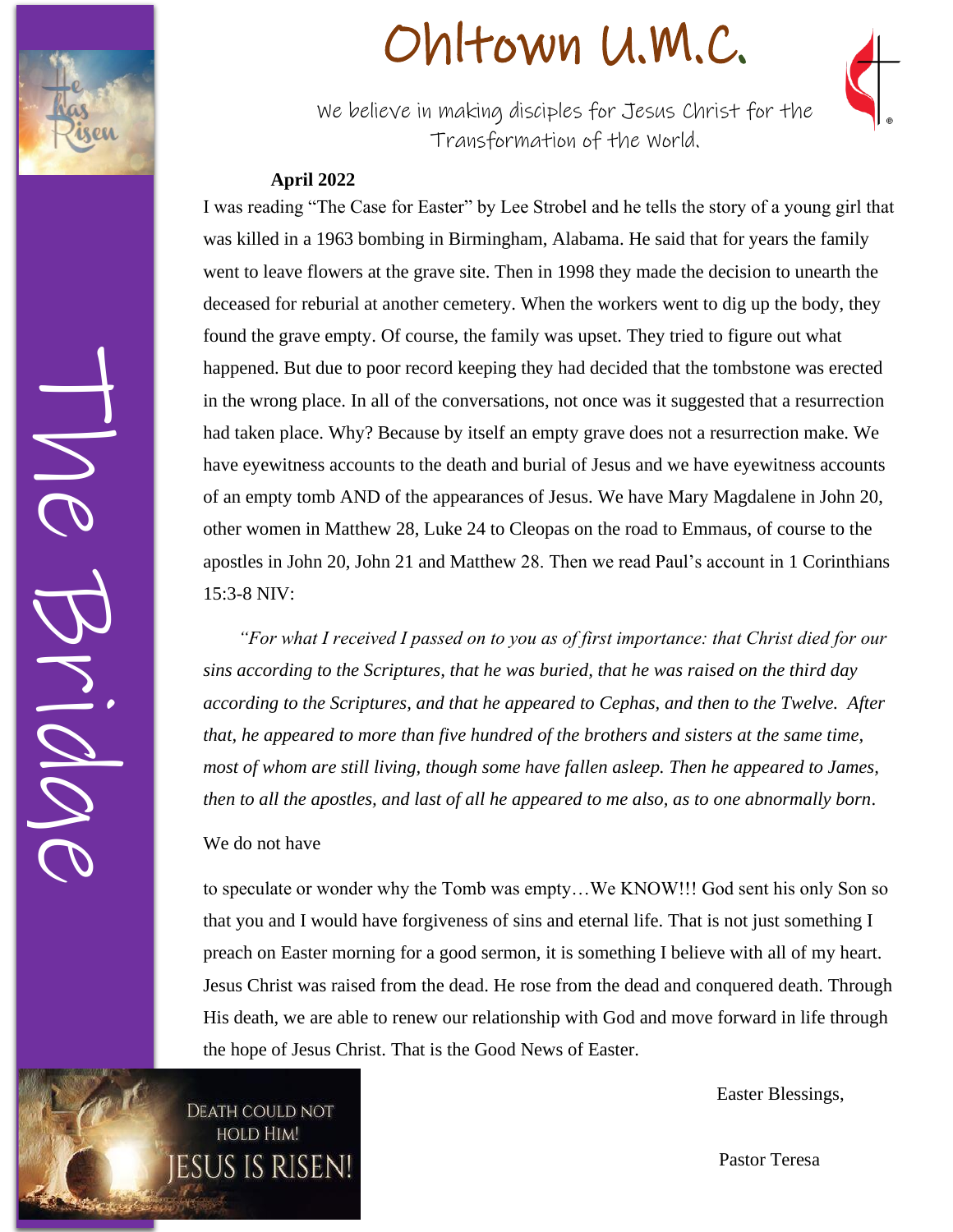### *Opportunities for Worship*

#### **April 3 ~ Communion Sunday**

Come Share in the sacrament of Holy Communion

#### **April 10 ~ Palm Sunday**

Come celebrate Jesus' triumphal entry into Jerusalem. Palm Crosses will be given to all in attendance

#### **April 14 ~ Holy Thursday**

Worship with us at 6:00 p.m. for a service of commemoration of the Last Supper of Jesus Christ, when he established the sacrament of Holy Communion prior to his arrest.

#### **April 15 ~ Good Friday**

Join us at noon as we remember the crucifixion of Jesus and his death at Calvary.

#### **April 17 ~ Sunrise Service Online**

A brief message will be offered for Easter Sunrise Service at 7:00 a.m.

#### **April 17 ~ Easter Service**

Join us at 9:30 a.m. as we celebrate our risen Lord. We will have special music, favorite hymns and a message of hope as we celebrate our Saviors victory over death.

#### **April 24 ~ second Sunday of Easter**

The celebration continues!

#### **May 1 ~ UMW Sunday**

Join the Ladies of the church as they bring our message.

*Thank you, Anonymous*, *for your generous gift. May you have many blessings. Nancy G.*

 $\sim\sim\sim\sim\sim\sim\sim\sim\sim\sim\sim\sim\sim$ 

*Thank you to those who showed up to help with the parsonage cleaning; Jeff McCracken, Guy Shively, Bill Hahn, Karen Kozicki, Cheryl Emrich, and Joe, Chrissy, and Joey Baird. Your good works are appreciated more than you know!* 

#### *FUN FOR KIDS OF ALL AGES!!*



Drive-thru Easter Celebration at OUMC When: Saturday, April 9 Time: 2:00 PM – 3:00 PM Games, Prizes, Crafts and an Easter Egg Hunt! *Come and join the fun!!*

#### **UMW SPRING DISTRICT MEETING**

It's time to make your reservation for the UMW Spring District Meeting which will be held on Tuesday, April 26 at Smith Corners UMC, beginning at 9AM. Reservations of \$8.00 are due to Linda Hahn by Sunday, April 10.

#### **EASTER GIFT BAGS**

If you would like to contribute to the gift bags for our shut-ins, items are due by Sunday, April 10 (Palm Sunday). Include items that they might use on a daily basis: small bottles of hand lotion, hand sanitizer, Kleenex, Easter candy, cookies, crackers, etc.

#### **FLOWERS FOR THE ALTAR**

If you would like to brighten our altar with flowers, there are a few ways you can do this. They can be ordered from Crystal Vase for \$25.00. This price has not changed for many years and it does include the vase. You can also order from Crystal Vase but take them your own vase which means you will get more flowers. Another option is to buy a bouquet from the supermarket, put them in a vase and bring them into the church. For any further information, please contact Kary Shively who will now be taking any payment for the Flower Committee.

**If you wish to purchase** special bulletins in memory of your mother or father for Mother's Day (May 8) and/or Father's Day (June 19), please let Pastor Teresa know as soon as possible.

**Please DO NOT tape** your offering envelope or special offering envelope closed. If you want it sealed, moisten the glue tab. Thank you.

**Old house batteries** can once again be turned into the custodian's office. Nancy will then take them to be disposed of in the proper way.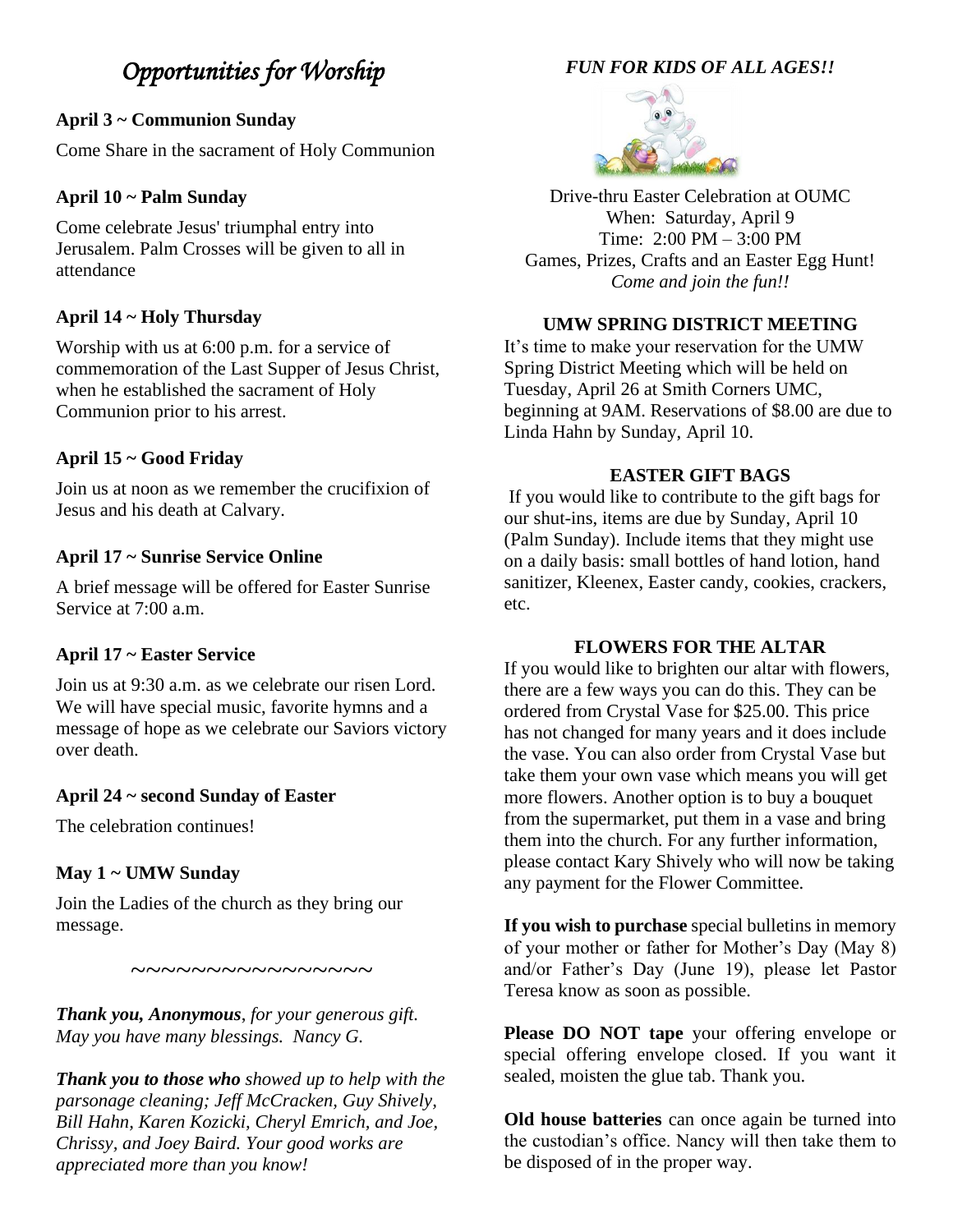



Dear Friends,

As our journey to the cross takes us into Holy Week; to the foot of the cross; and to the empty tomb; I pray your Lenten journey has found you immersed in God's word. I hope you have had the opportunity to join us for our daily on-line devotions or you have found a practice that has drawn you closer to God.

Join us during Holy week as we prepare for the conclusion to our journey and make our hearts ready for Easter. The reduction of Covid Cases makes it possible for us to meet in person and together for the first time in 2 years. Please join us.

- April 10: Palm Sunday, each person attending worship will receive an African Palm cross as we remember Jesus' triumphal entry in Jerusalem.
- April 14: Maundy Thursday, will be a service of Holy Communion and a symbolic Foot Washing. We will also "Nail" our sins to the cross.
- April 15: Good Friday, we will gather on this solemn day at noon, to remember the death of Jesus on the cross as an everlasting example of God's love for us.
- April 17: Easter Sunday, let the trumpets sound and voices sing "Christ the Lord is Risen Today!" We will gather as a church family to celebrate the amazing depths of God's grace that not even death could contain God's love for us in Jesus. Our Sunrise Service will be held online at 7:00 a.m., and our traditional in person service at 9:30 a.m.

On behalf of the Finance Committee I thank you for your faithful and generous support that has allowed us to continue our outreach and ministry. You will find a special envelope enclosed with this mailing for your Easter offering. You may also give using our Tithe.ly App.

Praise God, Christ has Risen Indeed!

Happy Easter,

Pastor Teresa Krueger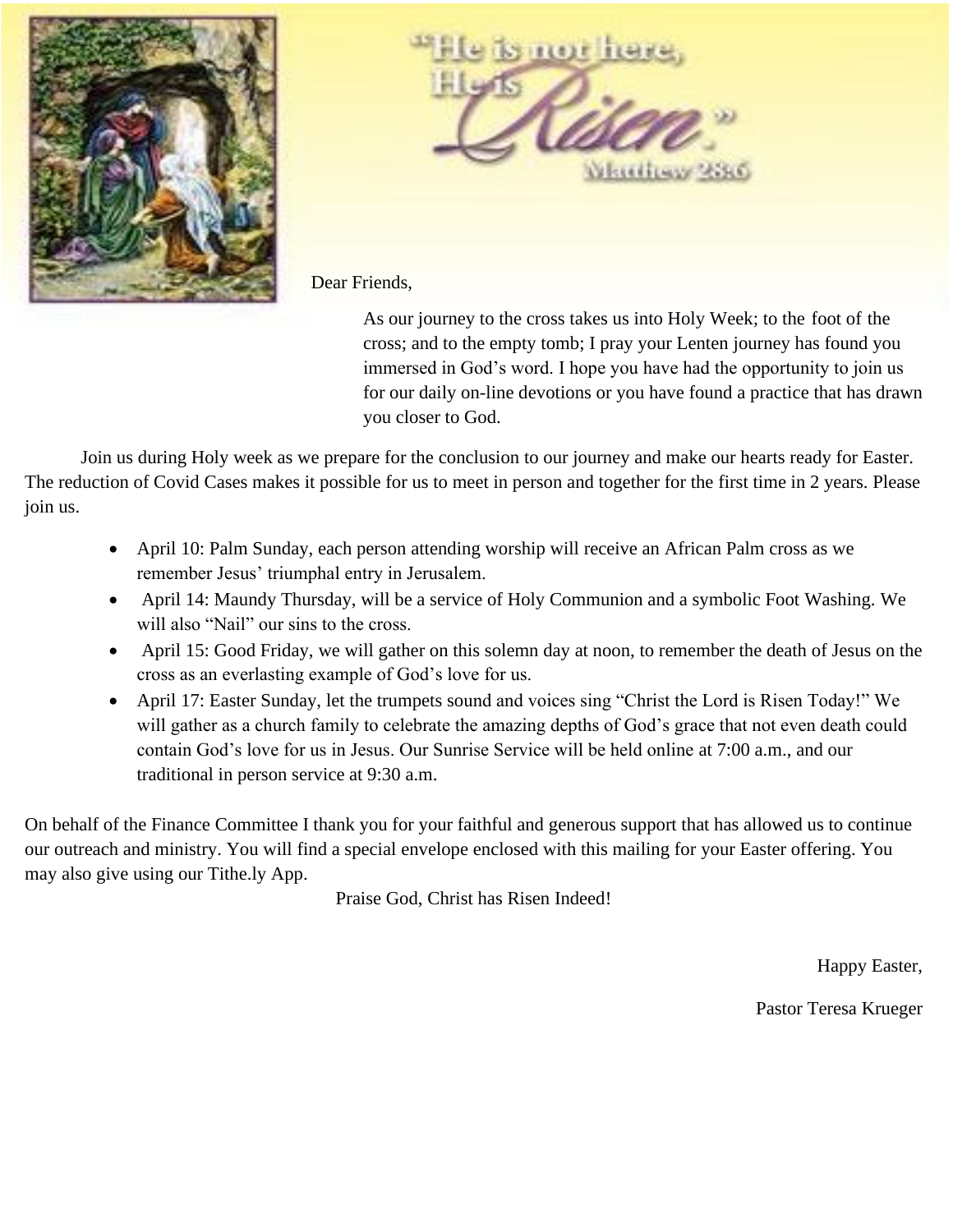## **APRIL 2022**

| Date     | Attendance | <b>Online Views</b> | Gifts  |  |
|----------|------------|---------------------|--------|--|
| March 6  | 51         | 57                  | \$2111 |  |
| March 13 | 49         | 58                  | \$2690 |  |
| March 20 | 49         | 61                  | \$2192 |  |
| March 27 | 41         | 35                  | \$1543 |  |
|          |            |                     |        |  |

| <b>Sunday</b>                                                         | <b>Monday</b>     | <b>Tuesday</b>                                                | Wednesday             | Thursday                                                                    | <b>Friday</b>                                                     | Saturday                                                                    |
|-----------------------------------------------------------------------|-------------------|---------------------------------------------------------------|-----------------------|-----------------------------------------------------------------------------|-------------------------------------------------------------------|-----------------------------------------------------------------------------|
| 27<br>MARCH                                                           | 28                | 29                                                            | 30                    | 31                                                                          | 1<br><b>APRIL</b><br><b>OL'S</b><br>DAY                           | $\overline{2}$                                                              |
| $\mathbf{3}$<br><b>Worship Service</b><br>9:30 AM<br><b>Communion</b> | 4                 | 5<br>11:00 AM<br><b>Bible Study</b>                           | 6<br>Quilters 10 - 2  | $\overline{\mathbf{z}}$                                                     | 8                                                                 | 9<br><b>Drive-Thru Easter</b><br><b>Celebration</b><br>$2:00$ PM $-3:00$ PM |
| 10<br><b>Worship Service</b><br>9:30 AM                               | 11                | 12                                                            | 13<br>Quilters 10 - 2 | 14<br><b>Worship Service</b><br>6:00 PM<br><b>MAUNDY</b><br><b>THURSDAY</b> | 15<br><b>Worship Service</b><br><b>Noon</b><br><b>GOOD FRIDAY</b> | 16                                                                          |
| 17<br><b>RISEN</b><br><b>Worship Service</b><br>9:30 AM               | 18<br>UMW-6:30 PM | 19                                                            | 20<br>Quilters 10 - 2 | 21                                                                          | 22                                                                | 23                                                                          |
| 24<br><b>Worship Service</b><br>9:30 AM                               | 25                | 26<br><b>UMW Spring</b><br><b>District Meeting</b><br>9:00 AM | 27<br>Quilters 10 - 2 | 28                                                                          | 29                                                                | 30                                                                          |